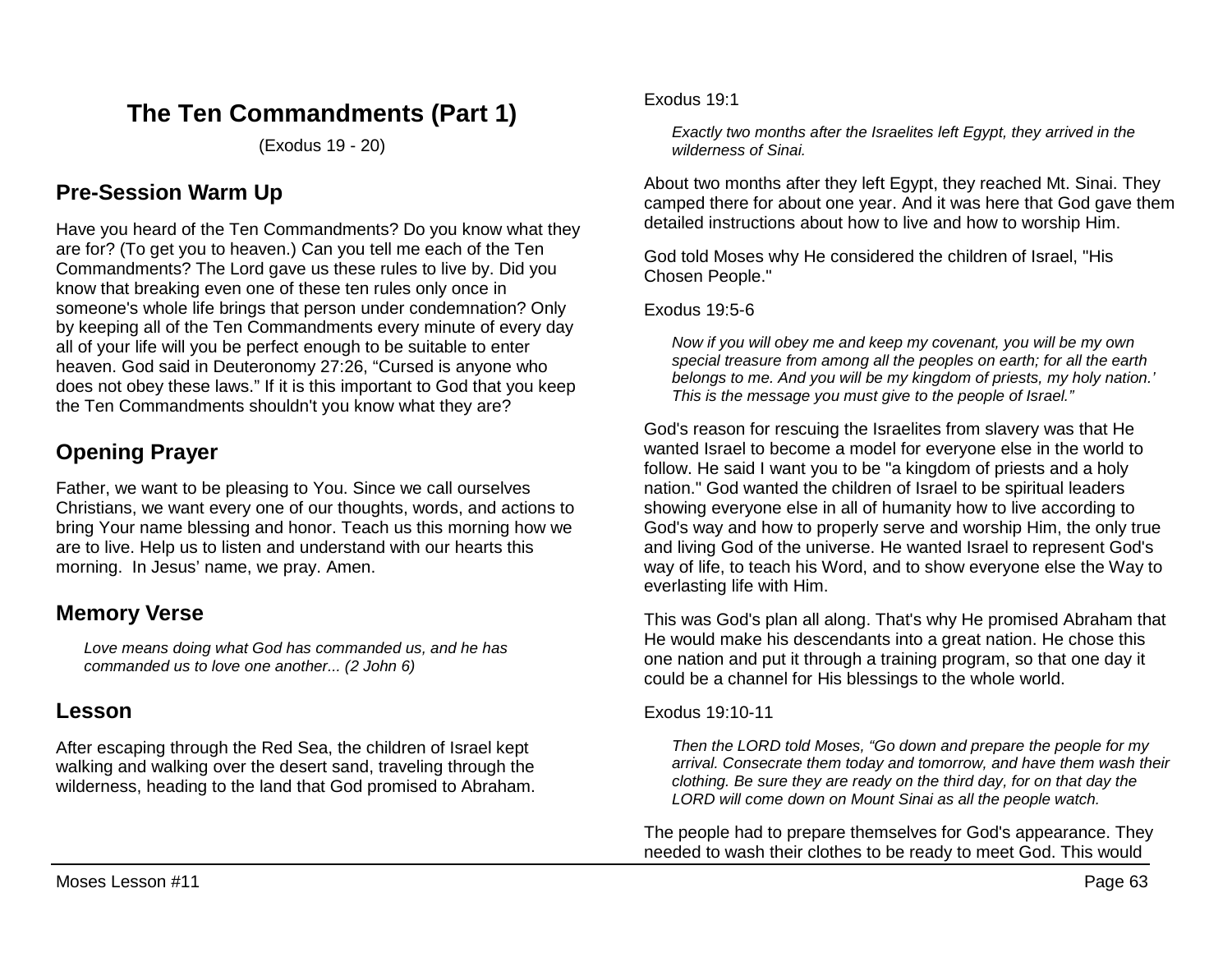remind them how pure and clean they needed to be in the presence of God. They were to set themselves apart from their daily routine in order to dedicate themselves to God.

Just like the children of Israel needed to get their minds and hearts ready to meet with God, when we meet God for worship, we need to get our minds and hearts ready. We should set aside the cares of everyday life.

#### Exodus 19:16-20

*On the morning of the third day, thunder roared and lightning flashed, and a dense cloud came down on the mountain. There was a long, loud blast from a ram's horn, and all the people trembled. Moses led them out from the camp to meet with God, and they stood at the foot of the mountain. All of Mount Sinai was covered with smoke because the LORD had descended on it in the form of fire. The smoke billowed into the sky like smoke from a brick kiln, and the whole mountain shook violently. As the blast of the ram's horn grew louder and louder, Moses spoke, and God thundered his reply. The LORD came down on the top of Mount Sinai and called Moses to the top of the mountain. So Moses climbed the mountain.* 

This was the scene when God gave the people The Law.

Sometimes God speaks to his people with a majestic display of power; at other times he speaks quietly in a still small voice. Here at Mount Sinai, the awesome display of light and sound was necessary to show Israel God's great power and authority. God wanted to show the people just how important the Ten Commandments are to Him. Only then would they listen to Moses and Aaron. The people were trembling with fear when God spoke.

The Law is made up of ten rules to live by that's why we call The Law "The Ten Commandments." The first four have to do with our relationship to God. The last six have to do with our relationship to our fellow-man.

The order that God gives us the commandments is important. We need to put God first.

#### *Commandment #1 — Do not have any other God*

#### Exodus 20:2-3

*"I am the LORD your God, who rescued you from the land of Egypt, the place of your slavery. "You must not have any other god but me.* 

This is the first commandment because if you obey it by truly loving God and putting Him first in your life, you will find yourself obeying the other nine commandments.

The Israelites had just come from Egypt, a land of many idols and many gods. Because each god represented a different aspect of life, it was common to worship many gods in order to get the maximum number of blessings. When God told His people to worship and believe in Him, that wasn't so hard for them — He was just one more god to add to the list. But when He said, "You shall have no other gods before me," that was difficult for the people to accept. But if they didn't learn that the God who led them out of Egypt was the only true God, they could not be his people — no matter how faithfully they kept the other nine commandments.

By honoring and loving God, you learn to honor and love others. The one true God, Creator of heaven and earth, deserves your love, worship, and obedience far above anything or anyone else. Today we can allow many things to become gods to us. Money, school, play, sports heroes, singers, TV and movie stars, friends — none of these should be as important to you as God. No one sets out with the intention of worshiping these other things. But by the amount of time we devote to them, they can grow into gods that ultimately control our thoughts and energies. Letting God hold the central place in our lives keeps these things from turning into gods.

Jesus said, "Worship the Lord your God, and serve him only." (Matthew 4:10)

Because people do not always keep the first commandment, God gave the second...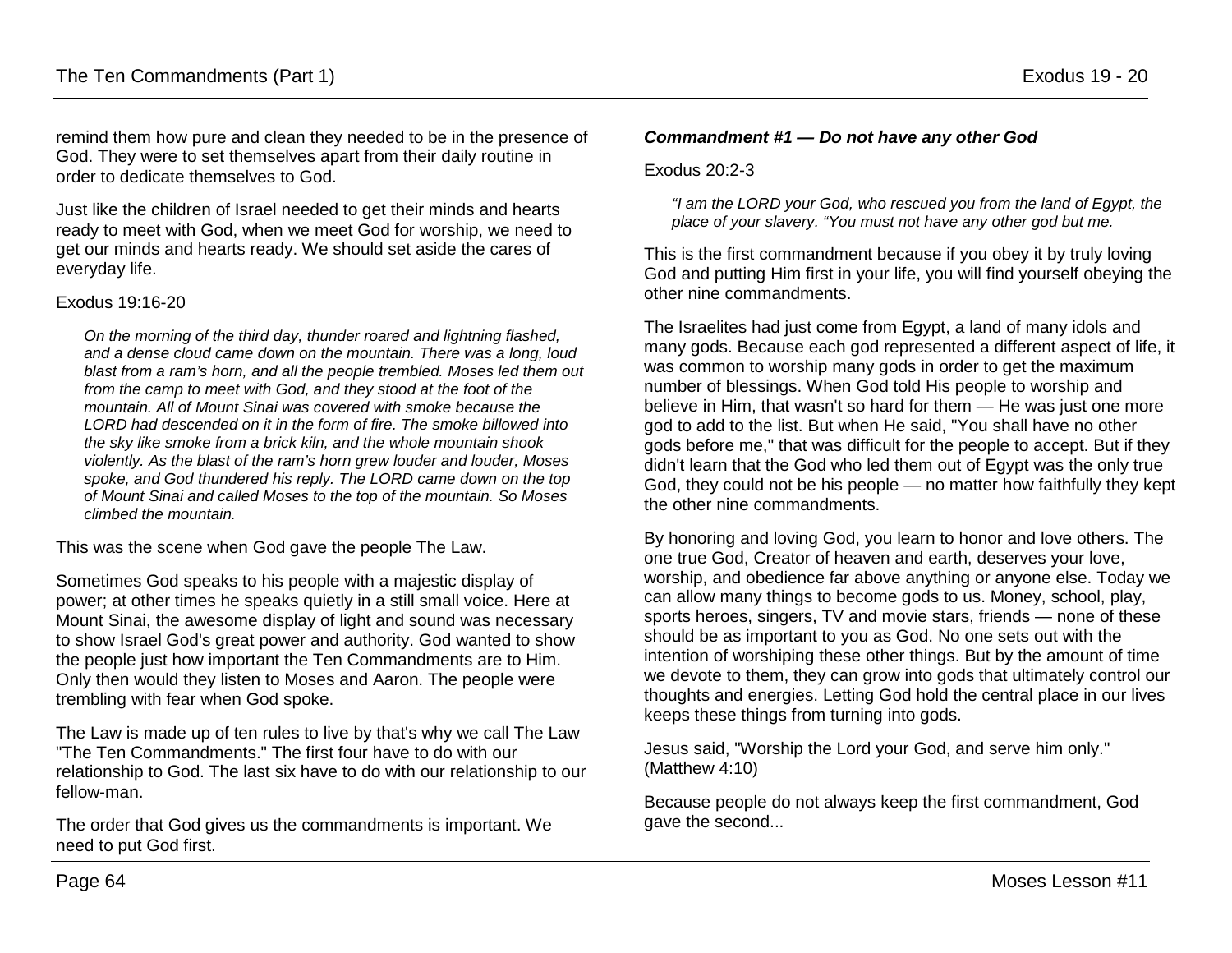Exodus 20:4

*"You must not make for yourself an idol of any kind or an image of anything in the heavens or on the earth or in the sea.*

A carved image is an idol made from wood or stone or metal. It may be a huge statue or even a tiny good luck charm. It may look like something God has made — an animal, bird, fish or human form. God cannot be reduced to an idol. And people who make idols come to believe that the idol itself is a god. They trust the idol rather than look to God.

#### Psalm 115:3-8,

*Our God is in the heavens, and he does as he wishes. Their idols are merely things of silver and gold, shaped by human hands. They have mouths but cannot speak, and eyes but cannot see. They have ears but cannot hear, and noses but cannot smell. They have hands but cannot feel, and feet but cannot walk, and throats but cannot make a sound. And those who make idols are just like them, as are all who trust in them.* 

Jesus said, "*No servant can serve two masters*." (Luke 16:13)

### *Commandment #3 — Do not misuse God's name*

#### Exodus 20:7

*"You must not misuse the name of the LORD your God. The LORD will not let you go unpunished if you misuse his name.*

How do you think people can misuse God's name? When something unexpected happens, have you ever heard someone say, "Oh my God!"? That is misusing God's name in a disrespectful way.

When you or I use the name of God or His Son, the Lord Jesus Christ, in a thoughtless way or as a swear word, we dishonor God. God's name is special because it carries his personal identity. Using it carelessly or in a curse is so common today that we may fail to realize

how serious it is. The way we use God's name shows how we really feel about him. We should respect his name and use it appropriately. Only speak God's name in praise or worship, not as curse or in a joking manner.

Only use God's name in ways that show your love and respect for Him. Ask God to help you honor His name and to protect it, too.

Jesus said, "Do not swear at all: either by heaven, for it is God's throne..." (Matt 5:34)

### *Commandment #4 — Set aside a special day for God*

#### Exodus 20:8

*"Remember to observe the Sabbath day by keeping it holy.*

The word Sabbath comes from a Hebrew word meaning to "stop or to rest from work." Holy means "to set apart." God was telling the people to set aside a special day each week for rest and worship. Israel observed the Sabbath on the seventh day of the week, our Saturday. Because Jesus rose from the dead on the first day of the week, His followers began to set aside Sunday as their special day of worship.

As a day of rest, the Sabbath was God's gift to His people. God knew that doing ordinary work seven days a week would be too tiring for us. When we use one day in seven as a day of rest and worship, we demonstrate how important God is to us and it gives us the extra benefit of refreshing our spirits.

Jesus said, "*The Sabbath was made for man, not man for the Sabbath. So the Son of Man is Lord even of the Sabbath*." (Mark 2:27, 28)

So far we have looked at the first four commandments, the ones that tell us ways to love God. The next six commandments tell us ways to love each other. We will look at those next week.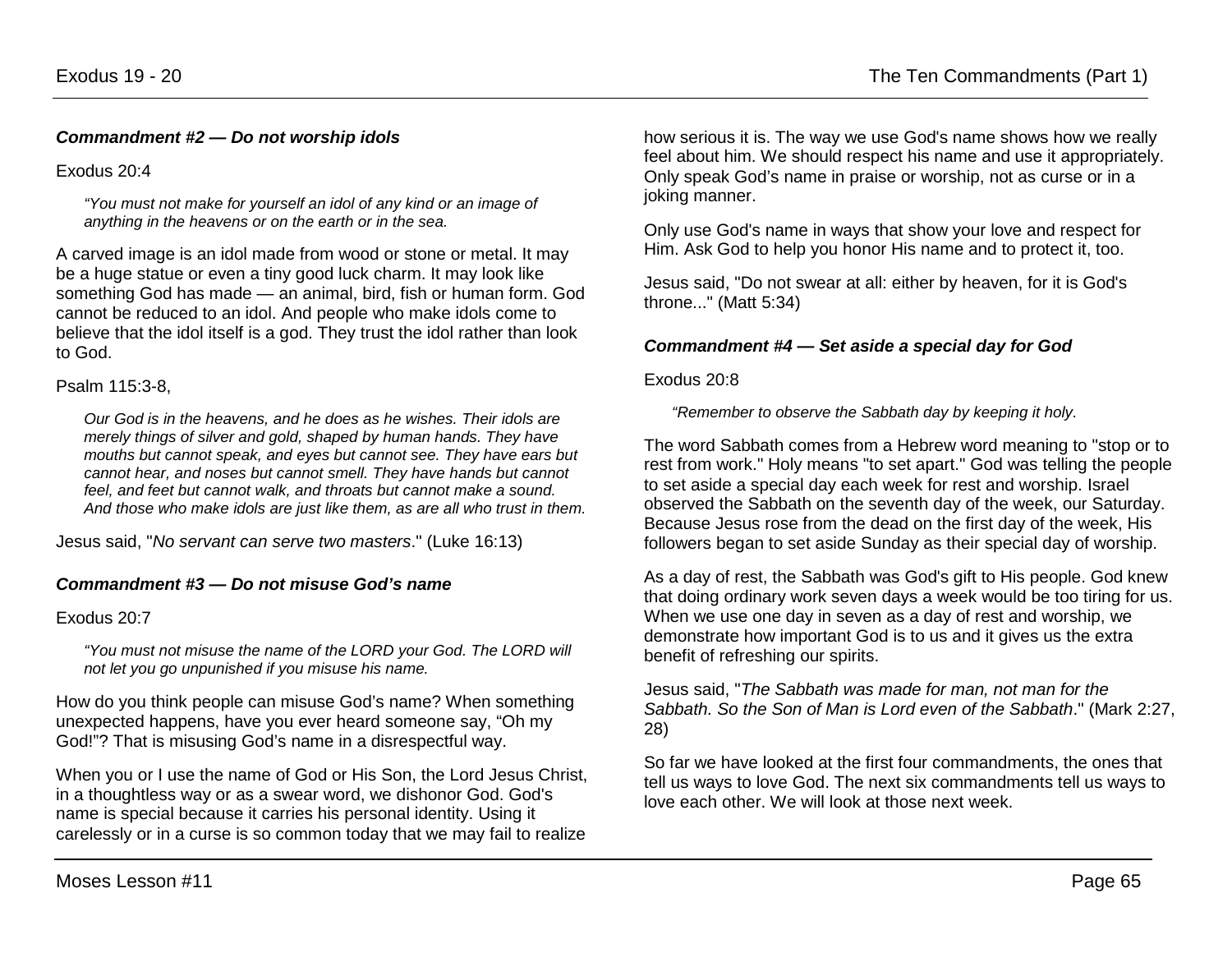### *Conclusion*

What is the punishment due a person for not keeping one of the Ten Commandments? (Death!) God's Word says, "*For the wages of sin is death, but the gift of God is eternal life in Christ Jesus our Lord*." (Romans 6:23)

Did the children of Israel obey these Commandments? (No!) Have you always obeyed the Ten Commandments? (No!) God knew no one could keep them perfectly. God gave us these commandments to show us that we are helpless to be perfect and to realize our own inability to be righteous. This will be the only thing that causes us to stop trying to be good enough on our own and to run to God for forgiveness and mercy.

When we study the Ten Commandments, we see how perfect God is and how sinful we are. Only one person who lived in this world always kept the Ten Commandments. That was God's perfect Son, the Lord Jesus Christ. Breaking these commandments is sin, and God says the punishment for sin is death. Because the Lord Jesus never sinned, He could take that punishment for us. He died on the cross and rose again. If you will admit your sin and trust the Lord Jesus to forgive you, He will come to live inside you and give you His power to obey God's commandments.

God wants us to be in a place of humility before Him. He wants us to come to Him and say, "*I know what Your perfect standard is, Lord. And, I know that I can never meet Your demands. Thank You for sending Jesus who took the punishment that I deserve. I surrender to You and ask You to forgive me and thank You for providing a way to live with You forever in heaven when I die.*"

# **Closing Prayer**

[Teacher, have each child pray a prayer of thanksgiving to the Lord.]

# **Learning Activities**

### **Craft Corner**

## **Game Center**

Use the following review questions in a game of your choice:

- 1. Why did God choose the children of Israel to be "His Chosen People?" (To be an example to the rest of mankind, spiritual leaders, to show everyone else God's way.)
- 2. Why did God tell Moses to have the people wash their clothes before He would speak to them? (He wanted the people to prepare themselves, set themselves apart.)
- 3. Why did God speak to the people with a majestic display of power? (He wanted to show the people just how awesome and important the Ten Commandments are.)
- 4. What is the first commandment? (You shall have no other gods before me.)
- 5. What are some things that take the place of God in our lives? (Money, school, sports, TV, movie stars, friends)
- 6. What is the second commandment? (You shall not make for yourself a carved image.)
- 7. What does it mean to take the name of the Lord your God in vain? (To use it in an empty or thoughtless way or as a swear word.)
- 8. What does the word "Sabbath" mean? (To stop or to rest from work.)
- 9. How do we keep the Sabbath holy? (By setting aside a special day each week for rest and worship.)